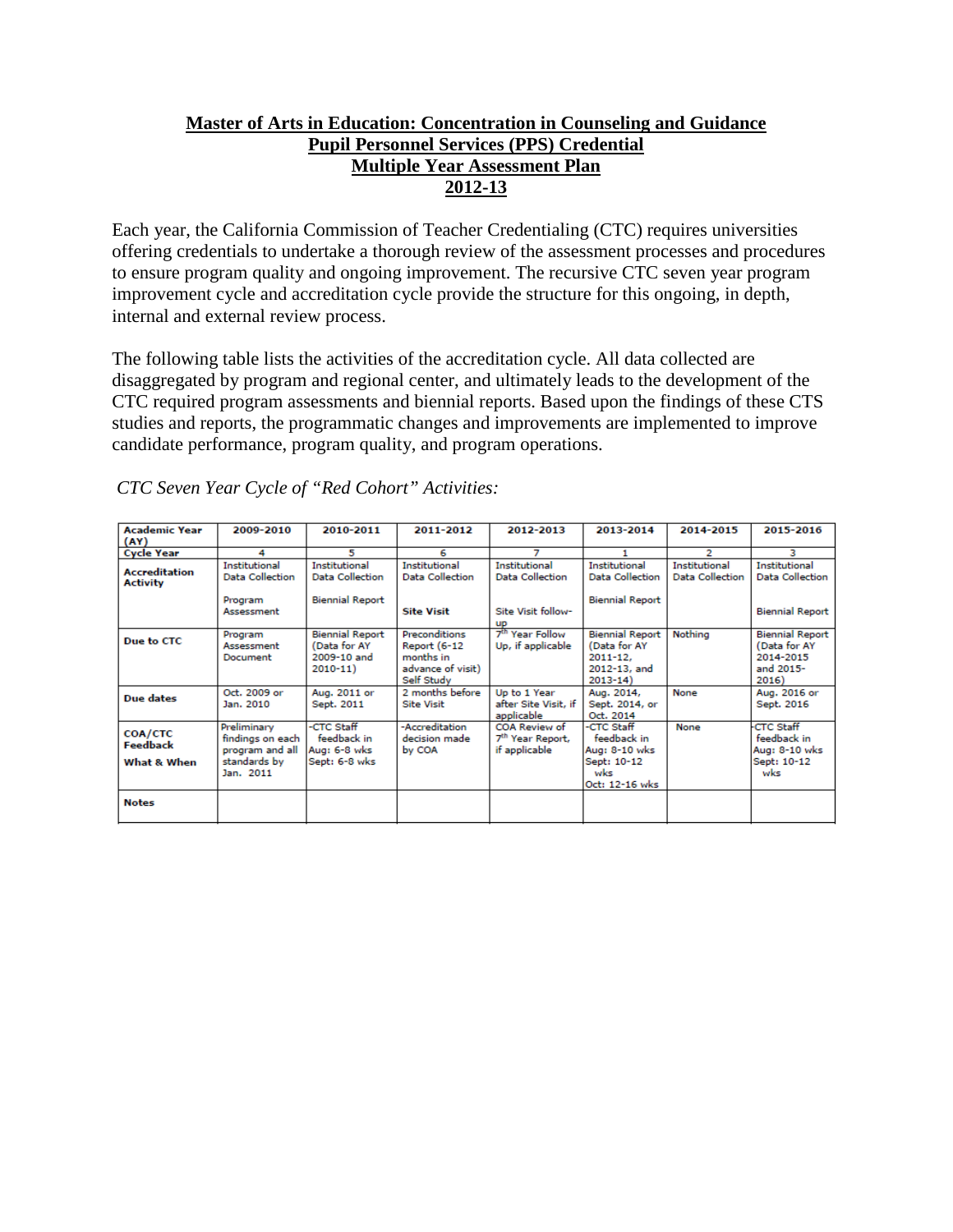### *CTC Accreditation Cycle*



### **Methods of Assessment and Criteria for Success**

Assessment data is collected and analyzed through internal and external sources from a variety of stakeholders to include candidates, adjunct faculty, full and part time faculty, university supervisors, and advisory councils. Given that courses are offered in 8 week quads, *candidates* provide feedback through completion of signature assignments and IDEA course evaluations in 8 week cycles throughout the academic year. As they conclude their program of study, *candidates* also provide feedback by completing the Exit Survey on TaskStream. *Advisory councils* meet three times a year to discuss current trends and best practices, making recommendations for revisions in the assessment practice. To ensure a set of balanced assessment measures, *full time faculty, part time faculty, and adjunct faculty* meet semi-annually to review the collected data and consider revisions in the assessment practice. Because the state credentialing standards are integrated into the signature assignments, all candidates are expected to be at the proficient level with a score of "3" in each signature assignment rubric criteria. The assessments are listed below:

### *1. Coursework Assessments*

Using Taskstream as the primary data storage system, the program collects key assessments known as Signature Assignments to gauge candidates' progress throughout their course of study and ensure Commission on Teacher Credentialing (CTC) program standards are met. Each Signature Assignment is evaluated using a supporting rubric. Annually, (end of each academic year), collected data is disaggregated by Regional Center and analyzed with results informing areas for program improvement. Rubrics may be found in the appendix. Criteria for success include earning a score of 3 or better on a 4-pt scale for each Signature Assignment.

**Signature Assignment: In GED** 641, School Communities in a Pluralistic Society, candidates report on a particular cultural group present in their school district. Research the values, religious observances/holidays, learning styles, parental role in education, child rearing traditions, most appropriate ways to praise and discipline the children in school, communication styles (verbal and non-verbal) and how to best reach and teach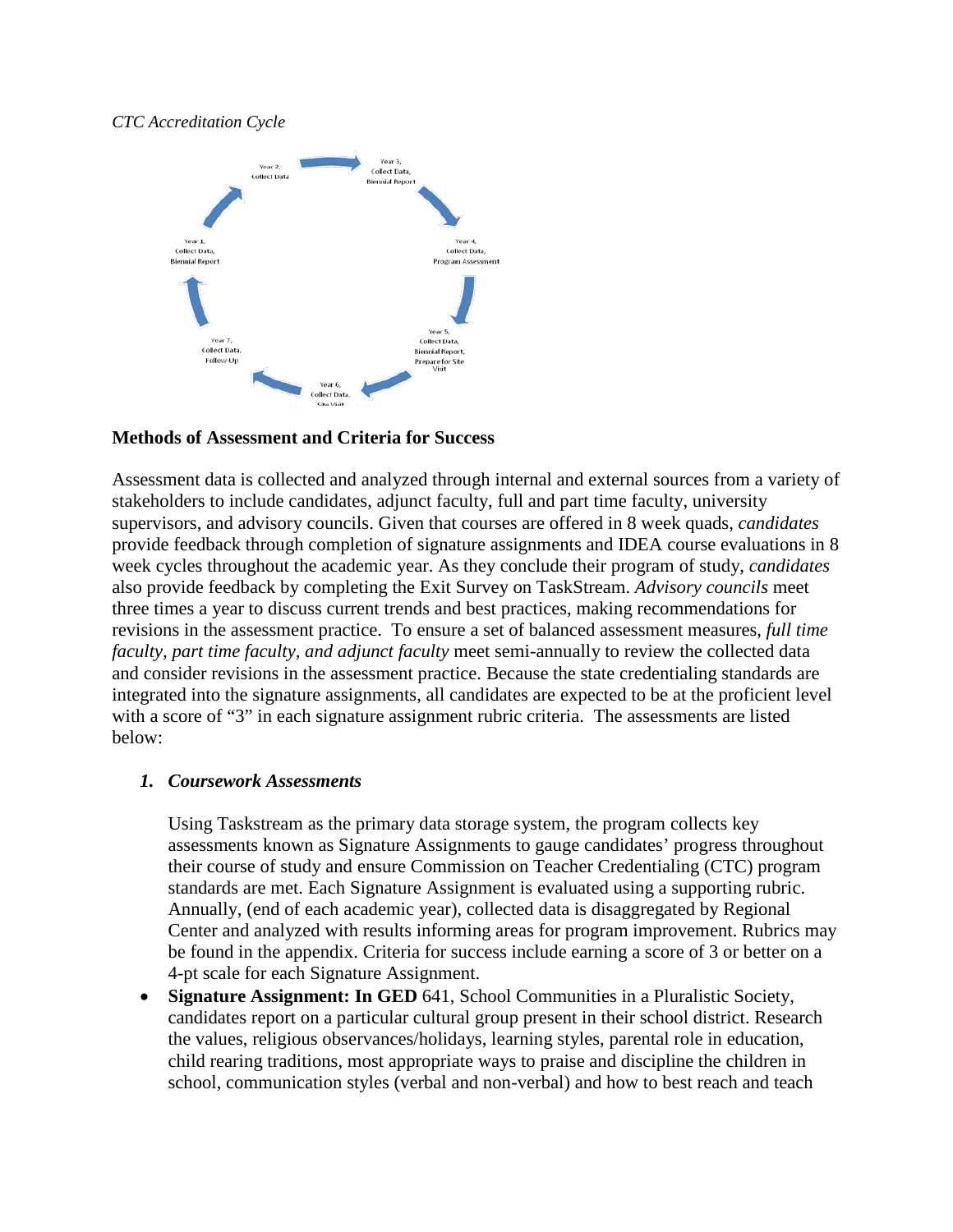these children. The project includes a reflection section on the most significant learning to the candidate and the application to teaching.

- **Signature Assignment: In GED662, Counseling and Counseling Theory, candidates are provided** an overview of the school counseling profession including historical content and knowledge of social and cultural foundations. Foundational counseling theories, skills and techniques are introduced as are stages of the counseling relationship. Purposes, types, and applications of research in counseling are introduced and a research paper serves as the Signature Assignment.
- **Signature Assignment:** In GED 665, Safe Schools and Violence Prevention, candidates are provided with opportunities and experiences in understanding the way in which violence has transformed the educational experience of students in schools. Early intervention counseling techniques are explored, including the prevention of bullying, suicide, substance abuse, hate crimes, and gang conflict. Candidates learn how to effectively employ these counseling techniques when working with students, teachers and families and how to improve student self-esteem to assist in the development of a positive outlook for the future.
- **Signature Assignment: In GED667A and GED 677B, Comprehensive Counseling and Guidance Programs: Coordination and Collaboration, candidates gain** an understanding of the development, operation, management and ongoing evaluation of a comprehensive counseling and guidance program at the elementary, middle and high school levels. The course describes, defines and discusses the elements necessary for the development of an effective guidance program that includes coordination of services, and collaboration with key individuals and groups including parents, administrators, teachers, and community-based organizations. Candidates use the Support Personnel and Accountability Report Card (SPARC) as their signature assignment.
- **Signature Assignment: I**n GED 677, Teaching Strategies for Special Populations, candidates build on their knowledge, skills, experiences and strategies acquired during preliminary preparation for teaching students with disabilities, students in the general education classroom who are at risk and students who are gifted and talented. Each candidate will review and learn application principles for the statutory provisions of the Individuals with Disabilities Education Improvement Act (IDEIA), and Section 504 of the Rehabilitation Act of 1973, discuss and reflect on subsequent changes in the Acts, statutory and/or local provisions relating to the education of students who are gifted and talented. A culminating leadership project reflecting collaboration, differentiation strategies, and student advocacy serves as the signature assignment.
- **Signature Assignment: In GED687, Research, Field Studies, and Practicum Counseling and Guidance** 100 hours of supervised field work in counseling and guidance are archived. Candidates demonstrate their ability to reflect on their work as a school counselor through a culminating portfolio project in GED687 Fieldwork. The portfolio requires candidates to reflect on each of the CTC's 32 standards, write a paragraph stating how they demonstrate competency in each standard, and provide three pieces of evidence to support what they have stated. In addition, candidates are required to conduct four case studies on actual school clients during their fieldwork; one is submitted on TaskStream as a Signature Assignment.